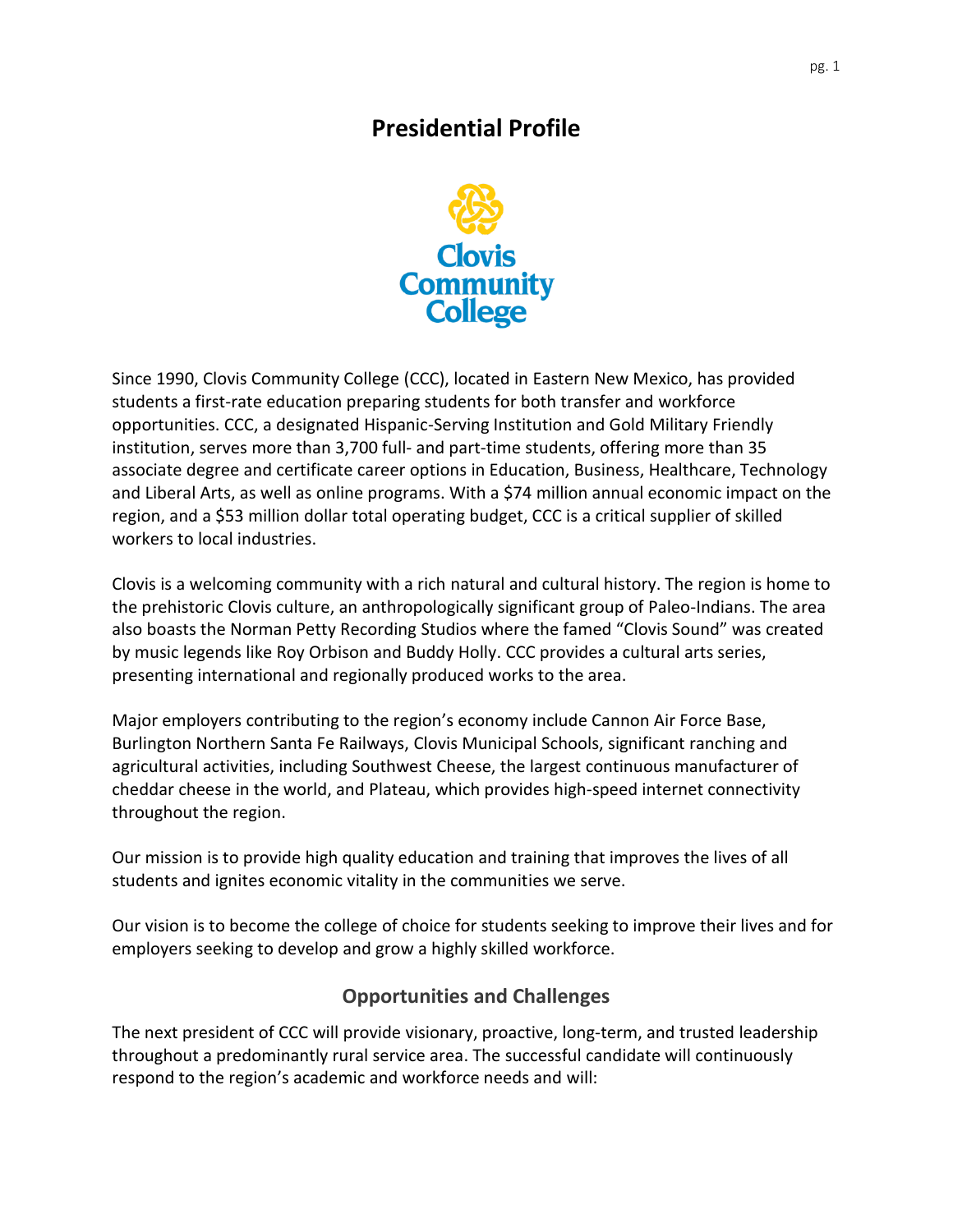- Increase student recruiting by developing and marketing innovative academic, workforce, and career technical education programs and increasing outreach efforts.
- Provide leadership and engage faculty and staff regarding opportunities to increase enrollment.
- Work with faculty and staff in retention and student engagement efforts.
- Attract and retain experienced and exceptional employees.
- Develop a succession plan to prepare for impending retirements.
- Work with business and industry leaders to develop training and certificate programs.
- Lead the initiative to improve college-wide technology.
- Foster an environment that embraces conversation in regard to teaching and learning.
- Actively engage with the state legislature and policy discussions for higher education.
- Continue to cultivate CCC's welcoming campus environment which inspires students, respects employees, and encourages community involvement.

## **Ideal Characteristics**

The next CCC president will be an individual of vision and integrity and is/has:

- A student-focused and entrepreneurial leader.
- Extensive rural community college experience and experience working with military personnel and their families.
- Actively engaged in the community.
- Establishes rapport with business / community leaders and proactively pursues the training needs of business, industry and the community.
- Experience developing and implementing strategic and master facility plans.
- Experience in planning for and addressing campus deferred maintenance.
- An academic leader who values teaching and learning.
- Embraces and utilizes complex data to make decisions in regard to college affairs.
- Fosters an environment of shared governance.
- A demonstrated track record increasing student access, student retention, student success and student completion.
- A demonstrated understanding of low income, non-traditional, first-generation college students, underserved student populations, and military personnel.
- A demonstrated commitment to promote and provide the community with fine arts and cultural events.
- A financially responsible leader with in-depth knowledge about budgetary processes, fiscal expectations, and restraints.
- A culturally astute leader who values and supports diversity, equity, and social justice.
- Experience with Early College, dual-credit programs, and working with public and private school systems.
- An ambassador and advocate who has experience working with governmental agencies at the local, national, and state level.
- Well-informed regarding all issues surrounding institutional assessment and effectiveness.